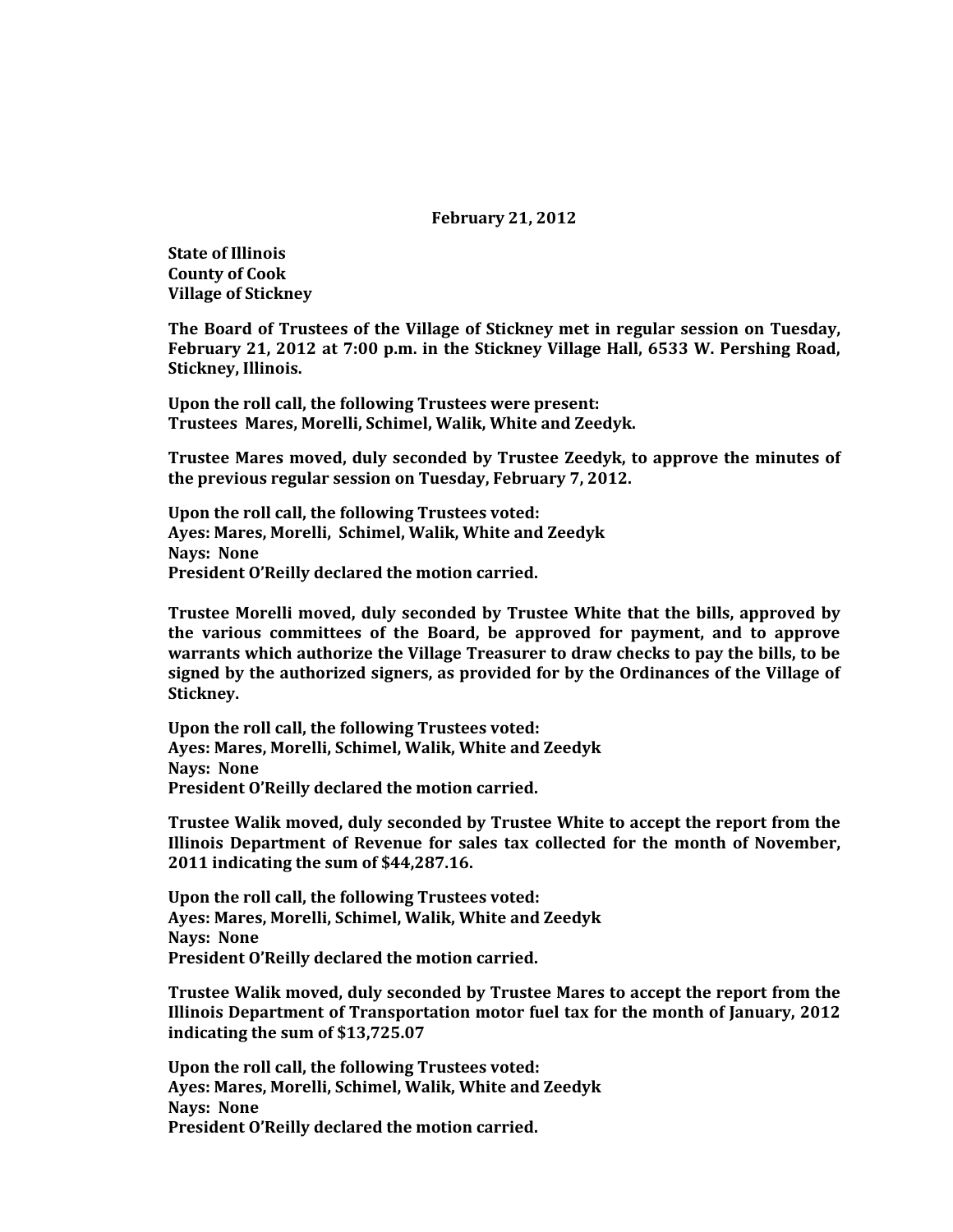#### **Page 2**

**Trustee Morelli moved, duly seconded by Trustee Zeedyk, to approve the 2012 Motor Fuel Tax Maintenance for Road Salt MFT Section No. 12-00000-00-GM appropriating \$47,400.00 of MFT funds for the purchase of road salt.**

**Upon the roll call, the following Trustees voted: Ayes: Mares, Morelli, Schimel, Walik, White and Zeedyk Nays: None President O'Reilly declared the motion carried.**

**Trustee Mares moved, duly seconded by Trustee Walik, to approve Ordinance 2012- 03, "An Ordinance Amending Chapter 2, "Administration" and Unauthorized Use of the Village Seal.**

**Upon the roll call, the following Trustees voted: Ayes: Mares, Morelli, Schimel, Walik, and White Nays: Zeedyk President O'Reilly declared the motion carried.**

**Prior to the vote, Trustee Zeedyk announced a "Point of Order" to open the ordinance up to discussion prior to the vote. President O'Reilly informed him that discussion is after the motion is seconded. Trustee Zeedyk asked, "I want to know if this ordinance and what is misuse and who construes this is misuse." President O'Reilly responded, "The official keeper to the Village Seal is and has always been the Clerk." He went on to explain, "If there are any issues the Village Clerk would be the one to rule on that." Trustee Zeedyk inquired, "Does this have anything to do with jackets or shirts or hats?" President O'Reilly explained, "That anything that is not approved, yes it does." Trustee Zeedyk reminded the President, "Cause we had jackets given by him (the President) for Christmas." President O'Reilly responded, "Exactly" "Your question?" Trustee Zeedyk continued to question, "So if we wanted to have a jacket made with it on there, we could have it?" President O'Reilly answered, "Yes, if you got permission, yes." Trustee Zeedyk queried, "We are officials, why would we need permission?" He continued on, "If a department employee goes out without anybody's permission and gets a seal on it without permission, would you take it away?" President O'Reilly explained, "You could make an issue of it if it is offensive to the clerk." "Yes". Trustee Zeedyk then responded, "So any jacket that is offensive we are worried about?" President O'Reilly added, "Or, improper, yes." Trustee Zeedyk then stated, "Improper". "And you make that decision what is improper." President O'Reilly replied, "The clerk makes the decision as to what is improper." "OK, Trustee Zeedyk said, "That is all I wanted to know."**

**Trustee Walik moved, duly seconded by Trustee Schimel, to approve Ordinance 2012-04, "An Ordinance Amending Chapter 14, "Motor Vehicles and Traffic" by updating guidelines pertaining to violations subject to seizure and impoundment of vehicles by the Village**

**Upon the roll call, the following Trustees voted: Ayes: Mares, Morelli, Schimel, Walik, White and Zeedyk Nays: None President O'Reilly declared the motion carried.**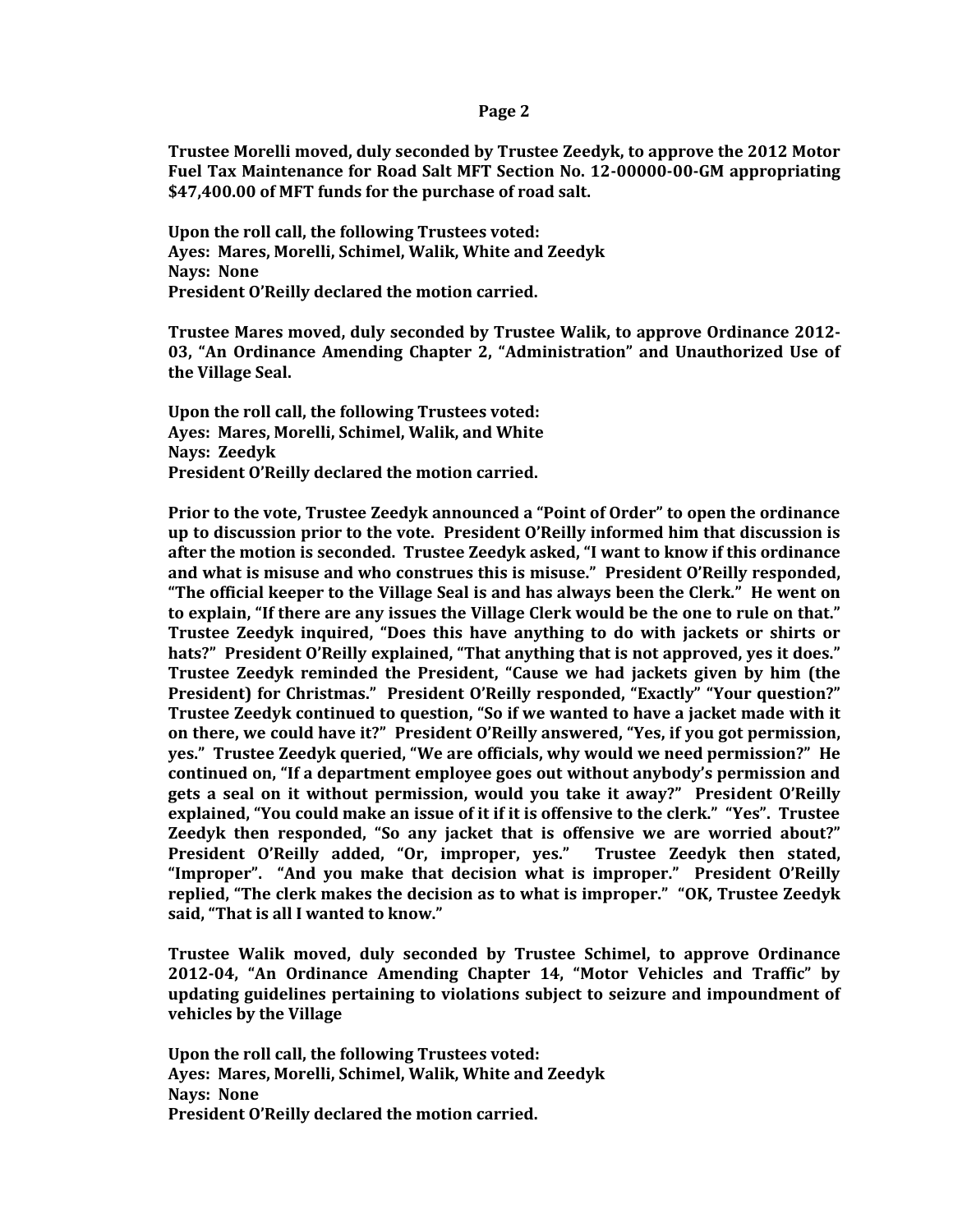### **Page 3**

**Prior to the vote, President O'Reilly explained that this ordinance change was brought to our attention for update by Detective Sergeant Jaczak because of the findings he has experienced.**

# **TRUSTEE REPORTS:**

**Trustee Mares gave an update of the Stickney Recreation Center and the grand opening. We had a lot of people signing up for the different programs. We have a zumba classes and youth football. It is nice to see that we have an indoor facility. We are also going to do an Easter Egg Hunt. If the weather is bad on that day, we could do it inside the Stickney Recreation Center.** 

## **DEPARTMENT REPORTS:**

**Fire Chief Meyer informed us that over the last six months there were two underground storage tanks discovered in the Village that were put in and over time people forget that they were there. One was at St. Pius Church. It was a severalthousand gallon storage tank. The other was at the Pershing Convalescent Home. At some point they converted to gas from heating oil. The State Fire Marshall has to get involved to make sure that surrounding land is not contaminated. Then a contractor authorized by the State Fire Marshall disposes of it properly. The tank at St. Pius was removed last fall. The convalescent home is being removed today. Usually these tanks are discovered by leaking or during an environmental survey when the building is being sold. There is no effect on surrounding property.** 

**Chief Meyer continued educating us on activity at Waste Management located on our east side. They have a large fueling and repair facility where they also park many of their trucks. They recently installed a compressed natural gas fueling facility. They are converting all their trucks, from the rollouts to compactor garbage trucks, to run on natural gas. It is cleaner, more efficient, and they think more efficient. This facility is on line and they will be replacing their diesel trucks that produce the thick black smoke. This facility will also be available to the public to use if you use compressed natural gas in your pick-up truck or car. They will have a filling station there. This is an investment in our town by a pretty good company.** 

**All fire department personnel are going through autism spectrum disorder training that is being put on by the Illinois Fire Service Institute. A few recent news examples were given involving autistic individuals. We are becoming more aware of this condition. The course is comprehensive. There is a test and there is a certificate issued.** 

**Last Thursday at 11:00 p.m. the department went to Koppers because of a tank exploding. Another tank subsequently exploded. The content was a thick tar-like substance. There was very little fire although the explosion caused pipes and insulation to be scattered about. There were on the scene until 3:00 a.m. An investigation is in progress.**